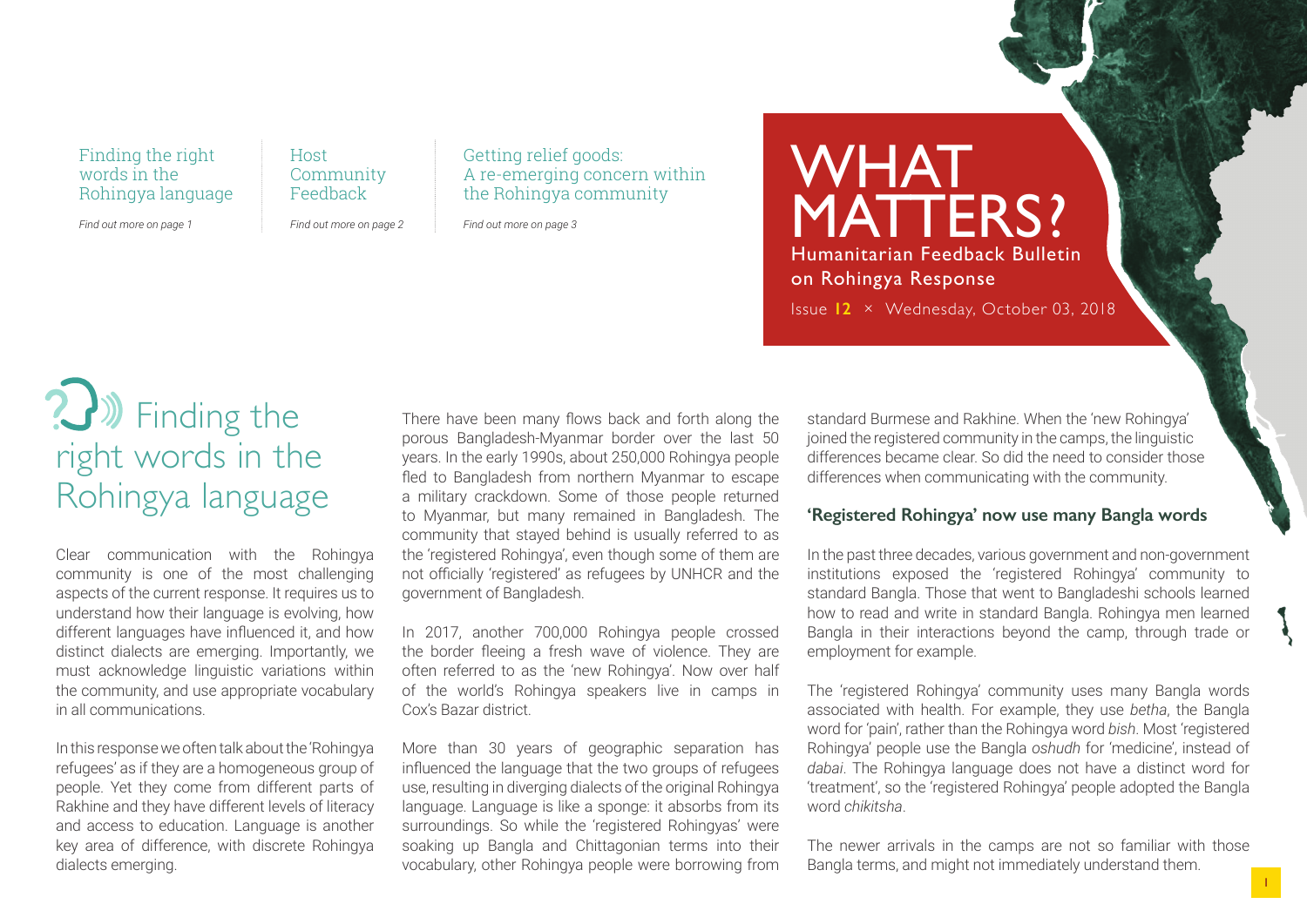### **Chittagonian has also influenced vocabulary in the camps**

Chittagonian, the local dialect spoken by the host community, has also influenced the 'registered Rohingya' community's vocabulary and pronunciation. For example, the words *beda* ('man') and *bedi* ('woman') also mean 'husband' and 'wife' respectively in Rohingya. However, the 'registered Rohingya' now prefer to use the Chittagonian terms *zamai* and *bou* for 'husband' and 'wife'. In terms of pronunciation, words like *aishsha* ('okay') now sound closer to Chittagonian *aichcha*.

Although there is overlap between Rohingya and Chittagonian, unfamiliar Chittagonian terms might confuse the new arrivals.

### **The 'new Rohingya' brought Burmese words to the camps**

Just across the river, the Burmese language influenced the Rohingya people who remained in Myanmar.

Standard Burmese is the state language of Myanmar, so Rohingya people attending government schools were taught that language. Though reading and writing levels are still low, quite a few standard Burmese words entered the Rohingya language. Burmese words also entered the Rohingya language through administration, trade and, increasingly, through conventional and social media. For example, the words *ukkata* ('chairperson') and *myuney* ('district') are borrowed from Burmese. The 'registered Rohingya' have not been as exposed to

Burmese for the past three decades, so are sometimes unfamiliar with these new words.

Rakhine, the dialect of Burmese that is spoken in Rakhine state where many Rohingya people lived, has also influenced the Rohingya language. Rakhine and standard Burmese have marked differences in pronunciation and some terminology. Rohingya people pronounce Burmese words with a Rakhine accent. For example, *seyama* is the Burmese word for 'teacher', but *serama* is the Rakhine pronunciation of the same word. The Rohingya community also address teachers as *serama*.

These variations add an extra layer of complexity to communicating with the Rohingya community.

### **Consider the different vocabularies when working in the camps**

When working with the community or designing information, education and communication materials, choose terms that Rohingya people are most likely to understand. Provide explanations of words that have been introduced from other languages. Encourage Rohingya-speaking field workers to use the terms they remember their grandma using, because a wider audience is likely to understand those words.

New arrivals rarely understand standard Bangla, so Chittagonian and 'registered Rohingya' field workers and interpreters should use simple terms and contextual phrases (as opposed to academic Bangla and jargonistic terms) that the new arrivals will more easily understand.

### Host Community Feedback

**Road traffic from UN / NGO vehicles and increased transportation costs are among the host community's top concerns.**

*Source:* Feedback collected from the host community audience of the radio discussion programme Betar Sanglap, recorded at Palang High School in Ukhiya on 5 September 2018. The concerns came from questions asked during the programme by 36 men and 18 women. The programme is produced by Bangladesh Betar, with support from UNICEF and BBC Media Action.

Host community members said that students in Cox's Bazar are struggling to reach school on time due to heavy traffic on the roads as the NGO and UN offices and schools start at the same time. The host community also said that transport costs have increased since the Rohingya influx: previously BDT 10 was enough to get to school, but this has doubled to BDT 20 and in some cases even more.

The school hours and office hours of the NGOs are the same, which makes it difficult for the students to reach school on time"

- Male, teacher

The host community is also concerned because they say they can no longer get birth certificates for their children. These certificates are an essential part of the school admission process. People said that officials from the Union Parishad (local government) have stopped providing birth certificates in order to stop Rohingya people collecting birth certificates for their children (click [here](https://app.box.com/s/rdhuol4sjjhu5fns046zrzola7lk1ur3) for details). Host community members who didn't collect a birth certificate for their child immediately after the birth say that they are now facing problems in obtaining one.

The Union Parishad has stopped providing birth certificates after Rohingya influx. This is causing problems for children during school admission."

- Female, housewife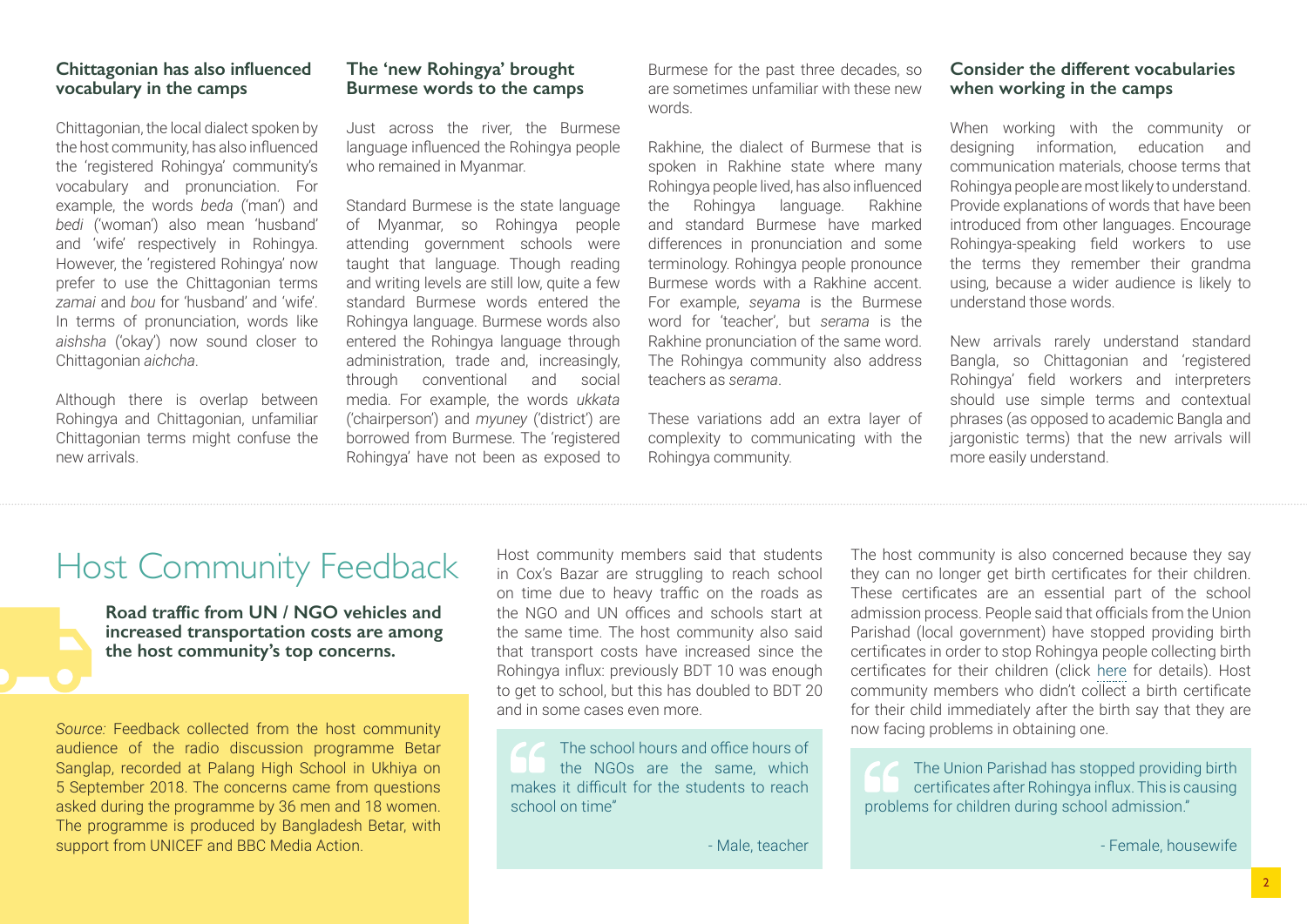During this edition of Betar Sanglap, the host community discussed several other issues that concern them. These included high birth rates among the Rohingya community due to lack of awareness about family planning. The host community is also curious about what the citizenship status is for newborn Rohingya babies. Deforestation to accommodate the Rohingya population continues to be an issue and other concerns include a perceived increase in the spread of disease in the area, including diarrhea, jaundice and malaria.

The Rohingya community is continuously destroying the forest by cutting down trees, which is disrupting the environmental balance. Another issue is that the birth rate is high within the Rohingya community and they need to be aware of family planning methods."

- Male, employee in private company

## Getting relief goods: A re-emerging concern within the Rohingya community

*Source:* data collected from 6811 respondents by IOM community mobilisers from February to August 2018, in camps 8W, 9, 10, 18, 19, Leda, Leda MS, Shamlapur and Unchiprang. BBC Media Action weekly focus group discussions in camps 9 and 10 in late August and early September 2018 with men and women aged 18 to 40.

### **Getting access to food and NFI relief has reemerged as the biggest concern amongst the Rohingya community.**

Feedback shows that, in February 2018, problems related to accessing relief were mentioned the most. But in March, April and May, shelter issues such as lack of space and the need for shelter materials became the biggest concern expressed by the community. In June, July and August getting access to relief once again become the biggest concern. The graph below shows how feedback regarding access to relief has changed over the past seven months.



Data also included specific complaints that the community raised in terms of getting access to relief.

| Concerns related to relief                  | Percentage of complaints raised |
|---------------------------------------------|---------------------------------|
| Didn't get relief card/lost relief card     | 13%                             |
| Need Hygiene Kit                            | 5%                              |
| Not getting NFI (non-food items)            | 4%                              |
| Not getting enough food                     | 3%                              |
| Not getting food regularly                  | 2%                              |
| Didn't get family count number <sup>1</sup> | 2%                              |

*Base: Total respondents - 6811*

<sup>1.</sup> The Government of Bangladesh and UNHCR launched a joint verification exercise for Rohingya refugees in Cox's Bazar. A team of 100+ member collect information on the refugee arrivals and deliver a card and a unique identification number. The exercise will help consolidate a unified database for the purposes of protection, identity management, documentation, provision of assistance, population statistics, and ultimately solutions for *an estimated 900,000 refugees who have fled from Myanmar to Bangladesh. [https://data2.unhcr.org/en/situations/myanmar\\_refugees](https://data2.unhcr.org/en/situations/myanmar_refugees)*